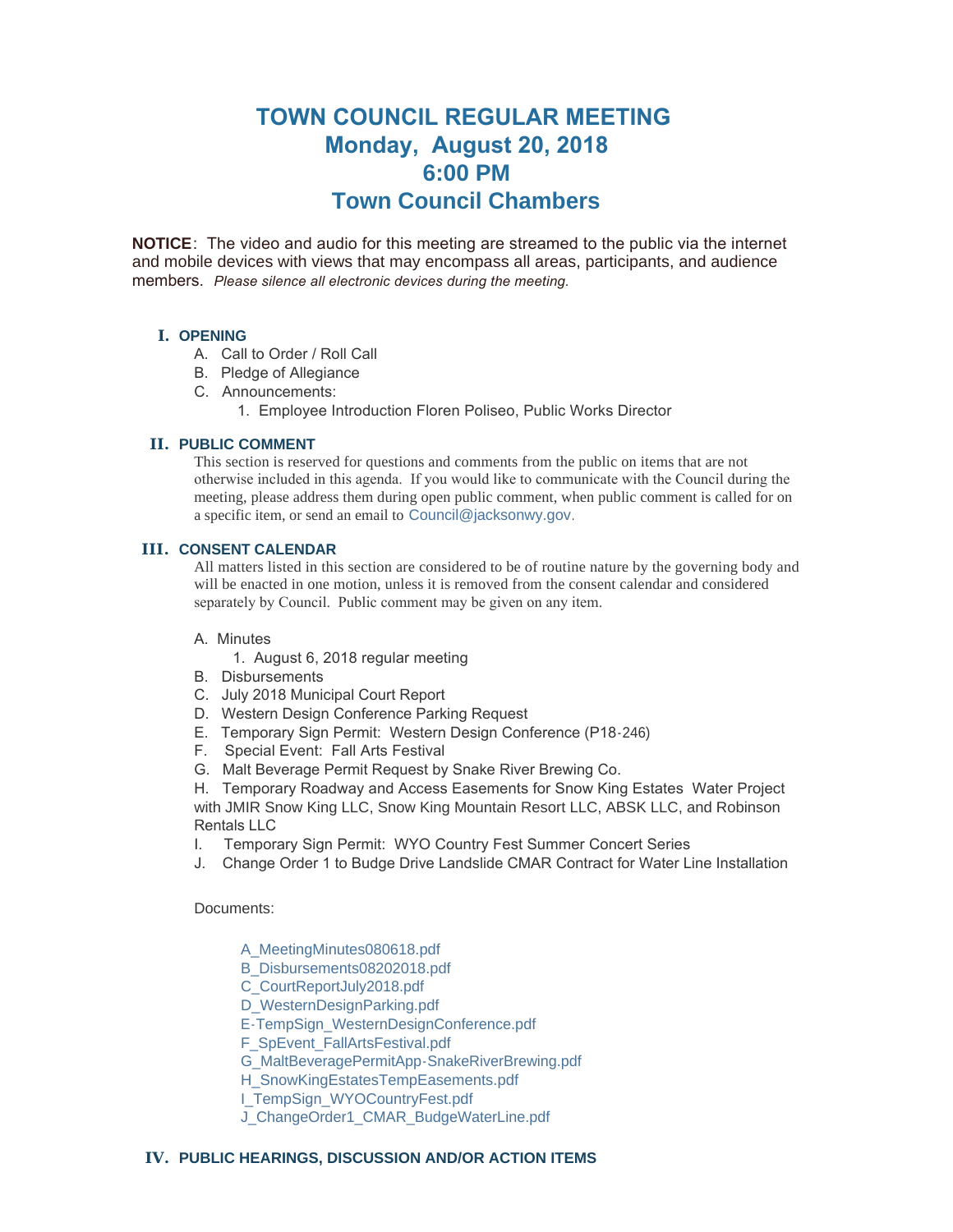#### IV.A. Administration

1. Consultant Selection for Karns Environmental Assessment (Larry Pardee, Town Manager)

Documents:

## [A1\\_KarnsMeadowEA.pdf](https://www.jacksonwy.gov/AgendaCenter/ViewFile/Item/1466?fileID=4011)

### IV.B. Planning

1. **Item P18-163**: Conditional Use Permit for an antenna at Lot 59, Grand View Lodges, Third Addition. *Applicant requests continuation* 

2. **Item P18-164**: Conditional Use Permit for an antenna at 402 E. Snow King Ave. *Applicant requests continuation*

3. **Item P18-156**: Development Plan for Glenwood+Simpson at 175 S. Glenwood Street (Brendan Conboy, Associate Planner)

*\*\*Agenda documentation for this item has been posted in 5 files due to its size*

4. **Item P18-198**: Grand Targhee Master Plan (Roby Hurley, Teton County Planner)

Documents:

[B3a\\_GlenwoodSimpsonDEV\\_StaffReport.pdf](https://www.jacksonwy.gov/AgendaCenter/ViewFile/Item/1468?fileID=4024) [B3b\\_GlenwoodSimpson\\_ApplicantSubmittal\\_1.pdf](https://www.jacksonwy.gov/AgendaCenter/ViewFile/Item/1468?fileID=4025) [B3c\\_GlenwoodSimpson\\_ApplicantSubmittal\\_2.pdf](https://www.jacksonwy.gov/AgendaCenter/ViewFile/Item/1468?fileID=4021) [B3d\\_GlenwoodSimpson\\_ApplicantSubmittal\\_3.pdf](https://www.jacksonwy.gov/AgendaCenter/ViewFile/Item/1468?fileID=4022) [B3e\\_GlenwoodSimpson\\_ApplicantSubmittal\\_4.pdf](https://www.jacksonwy.gov/AgendaCenter/ViewFile/Item/1468?fileID=4023) [B4\\_GrandTargeeMasterPlanP18-198.pdf](https://www.jacksonwy.gov/AgendaCenter/ViewFile/Item/1468?fileID=4013)

## IV.C. Public Works

1. Intersection Turn Lanes at Maple Way and Buffalo Way (Johnny Ziem, Interim Public Works Director)

Documents:

[C1\\_InterstectionTurnLanesMaple-Buffalo.pdf](https://www.jacksonwy.gov/AgendaCenter/ViewFile/Item/1469?fileID=4014)

## **RESOLUTIONS V.**

#### **ORDINANCES VI.**

A. **Ordinance N**: An Ordinance Amending and Reenacting Section 13.12.020 of the Jackson Municipal Code regarding Procurement of Water Meters (Presented for 2nd Reading, Brian Lenz, Town Engineer)

B. **Ordinance O**: An Ordinance Amending and Reenacting Section 1.12.010 of the Jackson Municipal Code regarding Penalties for Municipal Code Violations (Presented for 2nd Reading, Audrey Cohen-Davis, Town Attorney)

Documents:

[Ordinance-N\\_WaterMeters.pdf](https://www.jacksonwy.gov/AgendaCenter/ViewFile/Item/1436?fileID=4016) [Ordinance-O\\_AmendingPenaltyProvision.pdf](https://www.jacksonwy.gov/AgendaCenter/ViewFile/Item/1436?fileID=4015)

#### **MATTERS FROM MAYOR AND COUNCIL VII.**

A. Board and Commission Reports

#### **MATTERS FROM THE TOWN MANAGER VIII.**

A. Town Manager's Report